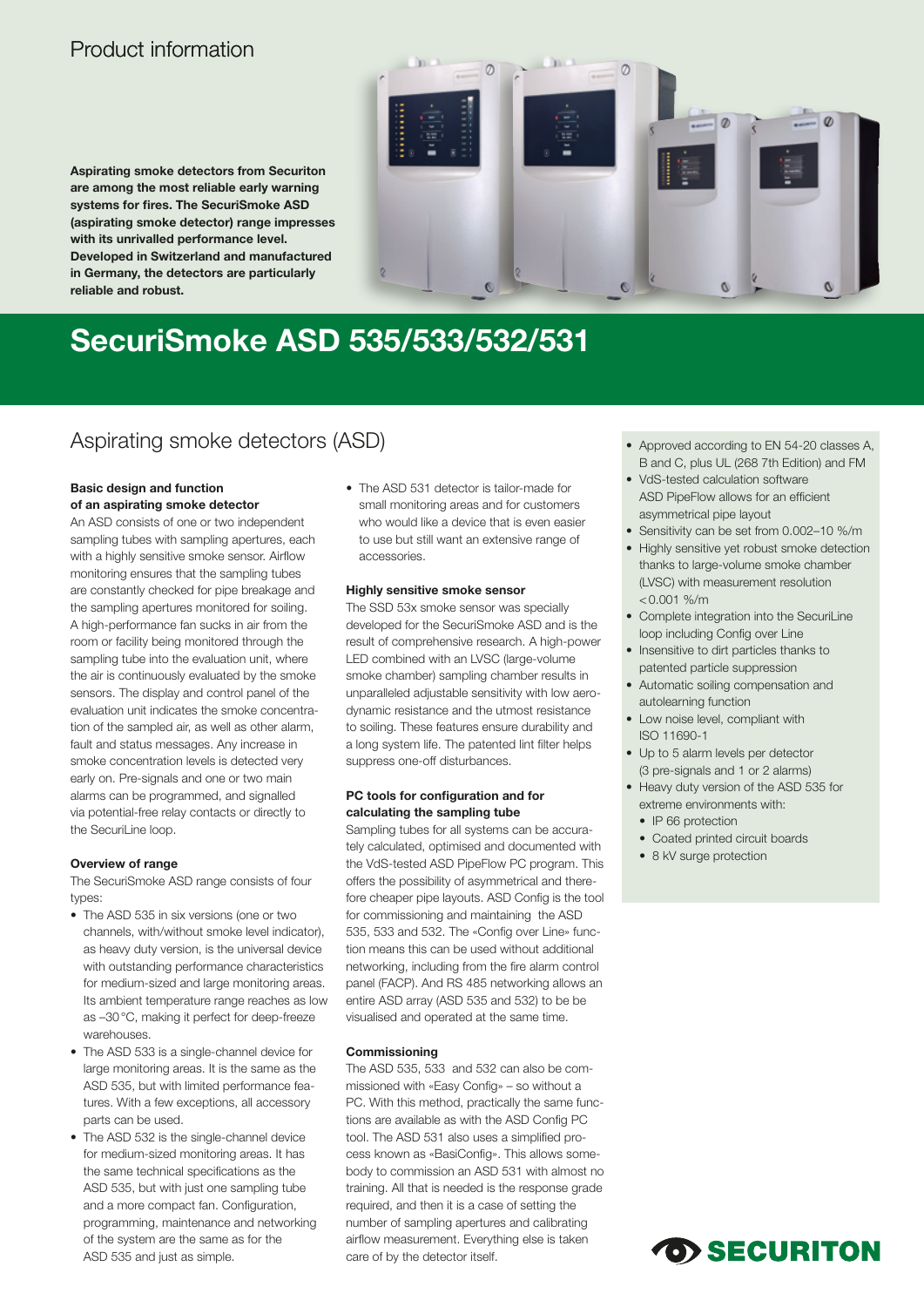#### **SecuriSmoke ASD 535/533**







| <b>Typical application</b>                       | <b>ASD 535</b>                                                                              | <b>ASD 533</b>   | <b>ASD 532</b>   | <b>ASD 531</b>   |  |
|--------------------------------------------------|---------------------------------------------------------------------------------------------|------------------|------------------|------------------|--|
| Area surveillance                                |                                                                                             |                  |                  |                  |  |
| Warehouses, high-rack storage facilities         | $\bullet\bullet$                                                                            | $\bullet\bullet$ | $\bullet$        | $\circ$          |  |
| Deep-freeze warehouses                           | $\bullet$                                                                                   | $\times$         | $\times$         | $\times$         |  |
| Explosion-hazard areas                           | $\bullet\bullet$                                                                            | X                | $\times$         | $\times$         |  |
| Lift shafts                                      | $\circ$                                                                                     | $\bullet\bullet$ | $\bullet\bullet$ | $\bullet\bullet$ |  |
| Data centres                                     | $\bullet\bullet$                                                                            | $\bullet$        | $\bullet\bullet$ | $\bullet$        |  |
| Clean rooms, laboratory and research centres     | $\bullet\bullet$                                                                            | $\bullet\bullet$ | $\bullet\bullet$ | $\bullet\bullet$ |  |
| Dropped ceilings and raised floors               | $\bullet\bullet$                                                                            | $\bullet\bullet$ | $\bullet$        | $\bullet$        |  |
| Cable and energy tunnels                         | $\bullet\bullet$                                                                            | $\bullet\bullet$ | $\bullet$        | $\bullet$        |  |
| Transformer rooms                                | $\bullet$                                                                                   | $\bullet\bullet$ | $\bullet\bullet$ | $\circ$          |  |
| Archive rooms                                    | $\bullet$                                                                                   | $\bullet\bullet$ | ●                | $\bullet$        |  |
| Museums, galleries, theatres and cinemas         | $\bullet\bullet$                                                                            | $\bullet\bullet$ | $\bullet$        |                  |  |
| Production facilities                            | $\bullet\bullet$                                                                            | $\bullet\bullet$ | $\bullet\bullet$ | $\circ$          |  |
| Recycling plants                                 | $\bullet$                                                                                   | $\bullet$        | $\bullet\bullet$ | $\circ$          |  |
| Airports, large halls, underground car parks     | $\bullet\bullet$                                                                            | $\bullet$        | $\bullet$        | $\circ$          |  |
| Electronic measurement rooms                     | $\bullet\bullet$                                                                            | $\bullet\bullet$ | $\bullet$        | $\bullet$        |  |
| Ventilation ducts                                | $\bullet$                                                                                   | $\times$         | $\bullet$        | $\times$         |  |
| Hidden applications                              |                                                                                             |                  |                  |                  |  |
| Prisons                                          | $\bullet$                                                                                   | $\bullet\bullet$ | $\bullet\bullet$ | $\bullet$        |  |
| Historical buildings                             | $\bullet\bullet$                                                                            | $\bullet\bullet$ | $\bullet$        | $\circ$          |  |
| Flush-mounted sampling tubes                     | $\bullet\bullet$                                                                            | $\bullet$        | $\bullet$        | $\circ$          |  |
| Property surveillance                            |                                                                                             |                  |                  |                  |  |
| EDP racks, telecommunications facilities         | $\bullet$                                                                                   | $\bullet$        | $\bullet\bullet$ | $\bullet\bullet$ |  |
| CNC control systems                              | $\bullet$                                                                                   |                  | $\bullet\bullet$ | $\bullet\bullet$ |  |
| High- and low-voltage distribution cabinets      | $\bullet$                                                                                   |                  | $\bullet\bullet$ | $\bullet\bullet$ |  |
| <b>Accessory materials</b>                       | <b>ASD 535</b>                                                                              | <b>ASD 533</b>   | <b>ASD 532</b>   | <b>ASD 531</b>   |  |
| Sampling tubes                                   | Full range in PVC, ABS, stainless steel, copper with $d = 25$ mm or $\frac{3}{4}$ " (27 mm) |                  |                  |                  |  |
| Dust filter                                      |                                                                                             |                  |                  |                  |  |
| Dust trap box, water separator                   |                                                                                             |                  |                  | $\bullet$        |  |
| Capillary sampling points, 6/4 mm                |                                                                                             | $\bullet$        | $\bullet$        | $\times$         |  |
| Heated sampling fittings, deep-freeze warehouses | $\bullet$                                                                                   | $\times$         | $\times$         | $\times$         |  |
| Detonation flame arrester for expl.-hazard zones | $\bullet$                                                                                   | $\times$         | $\times$         | $\times$         |  |
| Surge protection                                 | $\bullet$                                                                                   | X                | $\times$         | $\times$         |  |

 $\bullet \bullet$  = very suitable,  $\bullet$  = suitable,  $\circ$  = fairly suitable,  $\times$  = not suitable

#### **ASD 535 aspirating smoke detector range**

| ASD 535-1/2    | Aspirating smoke detector for 1 or 2 SSD 535 smoke sensors without smoke level indicator |
|----------------|------------------------------------------------------------------------------------------|
| ASD 535-3/4    | Aspirating smoke detector for 1 or 2 SSD 535 smoke sensors with smoke level indicator    |
| ASD 535-3/4 HD | Aspirating Smoke Detector for 1 or 2 SSD 535 smoke sensors, heavy duty version           |
| SSD 535-3      | Highly sensitive smoke sensor for ASD 535                                                |
| SSD 535-3 CP   | Highly sensitive smoke sensor for ASD 535, heavy duty version                            |

### **ASD 533 aspirating smoke detector range**

| ASD 533-1 | Aspirating smoke detector including 1 integrated highly sensitive smoke sensor SSD 533 without smoke level indicator |  |
|-----------|----------------------------------------------------------------------------------------------------------------------|--|
|           |                                                                                                                      |  |

#### **ASD 532 aspirating smoke detector range**

| AUD JUL aspirating sinung detector range |                                                                                 |  |  |  |  |  |
|------------------------------------------|---------------------------------------------------------------------------------|--|--|--|--|--|
| <b>ASD 532</b>                           | Aspirating smoke detector for 1 SSD 532 smoke sensor with smoke level indicator |  |  |  |  |  |
| SSD 532-3                                | Highly sensitive smoke sensor for ASD 532                                       |  |  |  |  |  |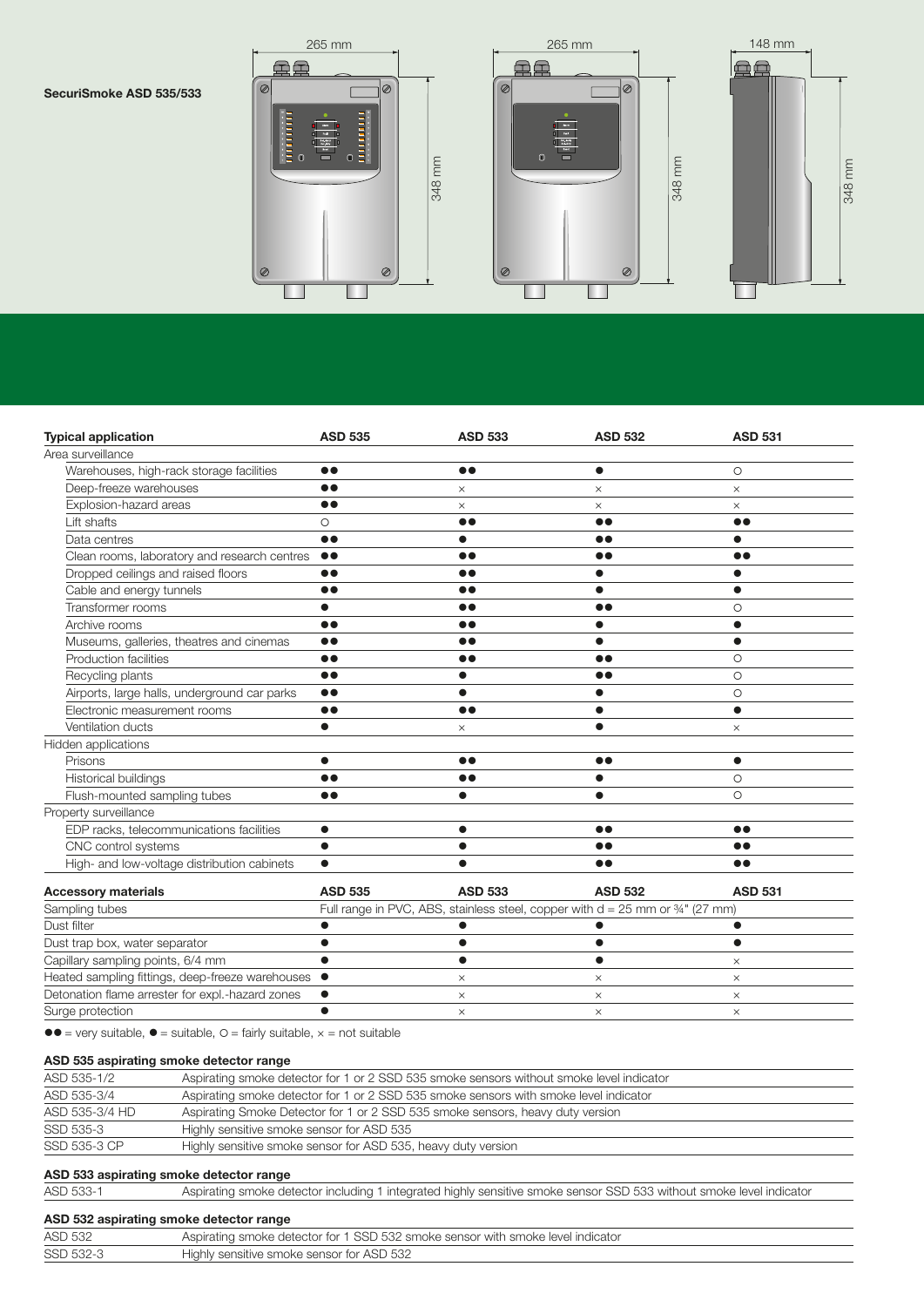#### **SecuriSmoke ASD 532/531**



**ASD 531 aspirating smoke detector range**<br>ASD 531 **Aspirating smoke detector** Aspirating smoke detector including 1 integrated highly sensitive smoke sensor SSD 31, without smoke level indicator

| <b>Optional modules range</b>     |                                                                    |                                                                             |                              |                                         |                          |  |  |
|-----------------------------------|--------------------------------------------------------------------|-----------------------------------------------------------------------------|------------------------------|-----------------------------------------|--------------------------|--|--|
| <b>RIM 35</b>                     | Optional module with 5 additional relays (ASD 535/533)             |                                                                             |                              |                                         |                          |  |  |
| <b>RIM 36</b>                     | Optional module with 5 additional relays (ASD 532/531)             |                                                                             |                              |                                         |                          |  |  |
| <b>MCM 35</b>                     | Optional SD memory card module connection, with card (ASD 535/533) |                                                                             |                              |                                         |                          |  |  |
| SD card                           | Industrial SD card (ASD 532/531)                                   |                                                                             |                              |                                         |                          |  |  |
| $\overline{X}$ LM 35              |                                                                    | Optional module for connection to SecuriLine eXtended                       |                              |                                         |                          |  |  |
| SIM 35/SMM 535                    | RS 485 networking module/RS 485 master module (ASD 535/532)        |                                                                             |                              |                                         |                          |  |  |
| <b>UMS 35</b>                     | Universal module support for mounting line modules                 |                                                                             |                              |                                         |                          |  |  |
| <b>ASD PipeFlow</b>               | PC tool for drawing and calculating the sampling pipe              |                                                                             |                              |                                         |                          |  |  |
| <b>ASD Config</b>                 | PC tool for commissioning and maintenance (ASD 535/533/532)        |                                                                             |                              |                                         |                          |  |  |
| <b>Technical data</b>             |                                                                    | <b>ASD 535</b>                                                              | <b>ASD 533</b>               | <b>ASD 532</b>                          | <b>ASD 531</b>           |  |  |
| Supply voltage range              | <b>EN 54</b>                                                       | 10.5-30 VDC                                                                 | 10.5-30 VDC                  | 14.0-30 VDC                             | 14.0-30 VDC              |  |  |
|                                   | FM/UL                                                              | 12.4-27 VDC                                                                 | 12.4-27 VDC                  | 16.4-27 VDC                             | 16.4-27 VDC              |  |  |
| Power consumption                 | Typical for 24 VDC                                                 | 260-290 mA                                                                  | 210 mA                       | 115 mA                                  | 75 mA                    |  |  |
| Sampling tubes/                   | Quantity                                                           | $1$ or $2$                                                                  | $\mathbf{1}$                 | $\mathbf{1}$                            | $\mathbf{1}$             |  |  |
| smoke sensors                     |                                                                    |                                                                             |                              |                                         |                          |  |  |
| Alarm sensitivity                 | Alarm                                                              | 0.02-10%/m (0.00087-0.457 dB/m)                                             |                              |                                         | $0.02 - 10\% / m$        |  |  |
|                                   | Pre-signal                                                         | From 0.002%/m (0.0000869 dB/m)                                              |                              |                                         | From 0.006%/m            |  |  |
| Alarm levels                      |                                                                    | 5 (3 pre-signals, alarm, alarm 2)                                           |                              |                                         | 4 (3 pre-signals         |  |  |
|                                   |                                                                    | adjustable pre-signals 10-90%                                               |                              |                                         | fixed in adv.            |  |  |
|                                   |                                                                    |                                                                             |                              |                                         | 30/50/70%)               |  |  |
| Autolearning, day/night switching |                                                                    | Configurable                                                                | Configurable                 | Configurable                            | Not available            |  |  |
| Relays                            |                                                                    | Quantity 1-channel vers. 3 (1 alarm, 1 fault, 1 free)                       | 3 (1 alarm, 1 fault, 1 free) | 2 (1 alarm, 1 fault)                    | 2 (1 alarm, 1 fault)     |  |  |
|                                   |                                                                    | 2-channel vers. 3 (al. I & al. II, 1 fault)<br>(use RIM 36 for pre-signals) |                              |                                         |                          |  |  |
|                                   | Contact load                                                       | 50 VDC/1 A (UL30 VDC)                                                       |                              |                                         |                          |  |  |
| Interfaces                        | O.C. outputs                                                       | See relays                                                                  | See relays                   | See relays                              | See relays               |  |  |
|                                   | PC tool                                                            | <b>USB</b>                                                                  | <b>USB</b>                   | Ethernet                                | $\equiv$                 |  |  |
|                                   | Network                                                            | <b>RS 485</b>                                                               | $\equiv$                     | RS 485, Ethernet                        | $\overline{\phantom{0}}$ |  |  |
|                                   | Inputs                                                             | Reset, day/night                                                            | Reset, day/night             | Reset, day/night                        | Reset                    |  |  |
| Connection to                     | <b>Functions</b>                                                   | Alarm, alarm 2, pre-signal 1-3, fault, reset                                |                              |                                         | Alarm, pre-signal 1-3,   |  |  |
| SecuriFire FACP                   |                                                                    | Optional module XLM 35 Config over Line, analogue values                    |                              |                                         | fault, reset             |  |  |
| Optional modules                  | Quantity                                                           | 4                                                                           |                              | $\overline{2}$                          | $\overline{2}$           |  |  |
|                                   | <b>Types</b>                                                       | 2/1 RIM 35, SIM 35,                                                         | 2/1 RIM 35,                  | 2/1 RIM 36 (only RIM 36) RIM 36, XLM 35 |                          |  |  |
|                                   |                                                                    | SLM/XLM 35, MCM 35                                                          | SLM/XLM 35, MCM 35           | XLM 35, SIM 35                          |                          |  |  |
| Standards/approvals               | EN 54-20                                                           | VdS G 208 154                                                               | VdS G 212163                 | VdS G 215101                            | VdS G 215100             |  |  |
|                                   | EN 54-27 (ventil. ducts)                                           | Yes                                                                         | <b>No</b>                    | Yes                                     | <b>No</b>                |  |  |
|                                   | UL, FM                                                             | Yes, Yes                                                                    | Yes, Yes                     | Yes, Yes                                | Yes, Yes                 |  |  |
|                                   | Other                                                              | ActivFire, CCCF,                                                            | ActivFire, CCCF,             | ActivFire, CCCF,                        | ActivFire, CCCF,         |  |  |
|                                   |                                                                    | ISO 7240-20,                                                                | ISO 7240-20,                 | ISO 7240-20,                            | ISO 7240-20,             |  |  |
|                                   |                                                                    | <b>GOST</b>                                                                 | <b>GOST</b>                  | <b>GOST</b>                             | <b>GOST</b>              |  |  |
|                                   | Compliance                                                         | EMC, CPR, RoHS,                                                             | EMC, CPR, RoHS,              | EMC, CPR, RoHS,                         | EMC, CPR, RoHS,          |  |  |
|                                   |                                                                    | EAC                                                                         | EAC                          | EAC                                     | EAC                      |  |  |
| Number of samplings               | EN 54-20 Class A                                                   | $2 \times 18$                                                               | 16                           | 8                                       | 6                        |  |  |
| apertures (with ASD               | <b>EN 54-20 Class B</b>                                            | $2 \times 56$                                                               | 50                           | 12                                      | 8                        |  |  |
| PipeFlow)                         | EN 54-20 Class C                                                   | $2 \times 120$                                                              | 50                           | 16                                      | 12                       |  |  |